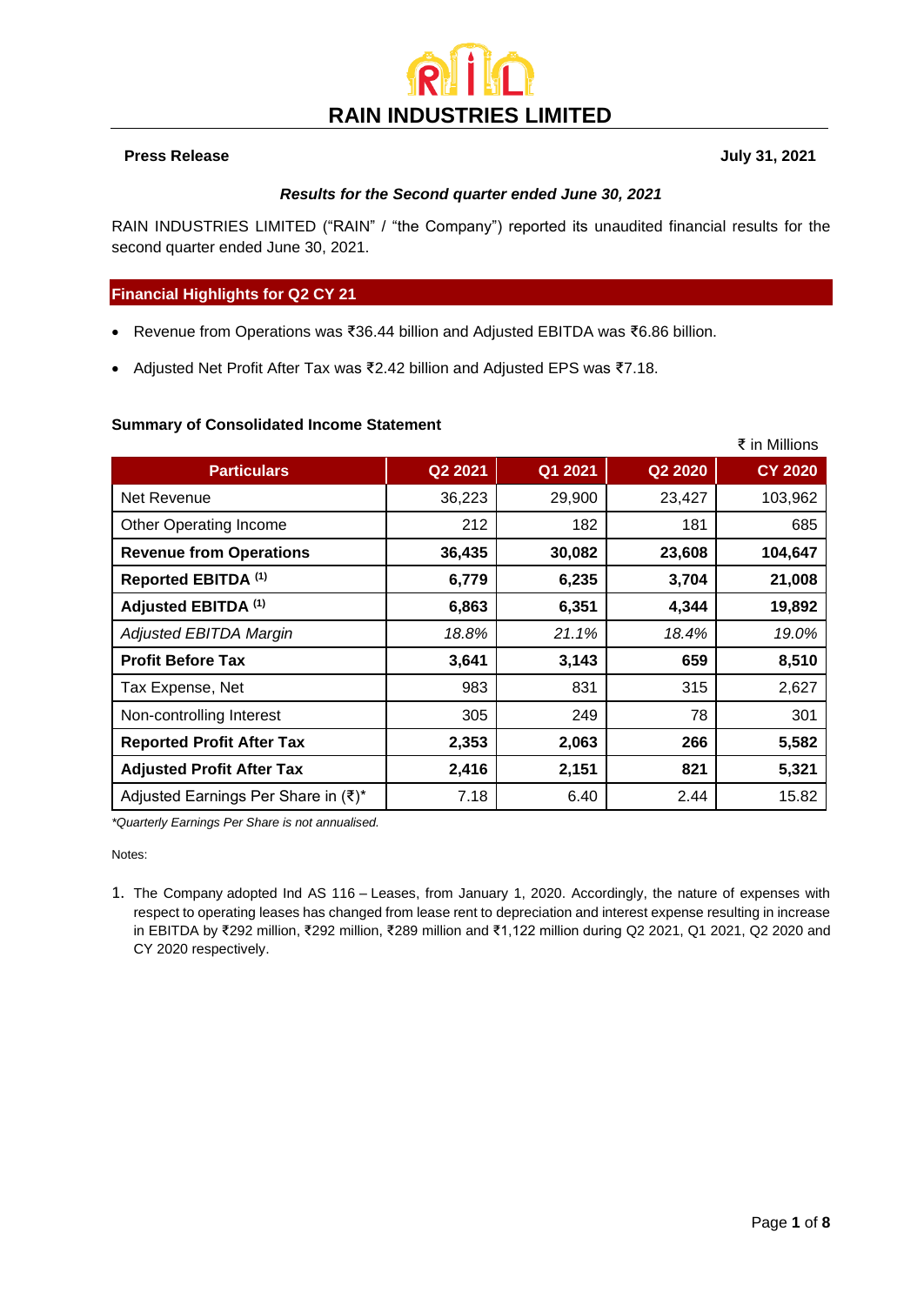

### **Set forth below is selected Segment information:**

#### **Carbon**

| (₹ in Millions except volume data)  |                |         |                        |        |                                                                  |                                                                  |  |
|-------------------------------------|----------------|---------|------------------------|--------|------------------------------------------------------------------|------------------------------------------------------------------|--|
| <b>Particulars</b>                  | <b>Q2 CY21</b> | Q1 CY21 | <b>Q2 CY20 CY 2020</b> |        | <b>Variance</b><br><b>Q2 CY21</b><br><b>VS</b><br><b>Q1 CY21</b> | <b>Variance</b><br><b>Q2 CY21</b><br><b>VS</b><br><b>Q2 CY20</b> |  |
| (a) Sales Volumes (1) (In '000 MTs) |                |         |                        |        |                                                                  |                                                                  |  |
| - Calcined Petroleum Coke (CPC)     | 353            | 369     | 335                    | 1,520  | (4.3)%                                                           | 5.4%                                                             |  |
| - Coal Tar Pitch (CTP)              | 137            | 145     | 127                    | 500    | (5.5)%                                                           | 7.9%                                                             |  |
| - Other Carbon Products (OCP)       | 147            | 135     | 110                    | 502    | 8.9%                                                             | 33.6%                                                            |  |
| <b>TOTAL</b>                        | 637            | 649     | 572                    | 2,522  | (1.8)%                                                           | 11.4%                                                            |  |
| (b) Net Revenue (1)                 |                |         |                        |        |                                                                  |                                                                  |  |
| - Calcined Petroleum Coke (CPC)     | 9,923          | 7,946   | 5,883                  | 27,066 | 24.9%                                                            | 68.7%                                                            |  |
| - Coal Tar Pitch (CTP)              | 7,363          | 7,039   | 6,049                  | 23,150 | 4.6%                                                             | 21.7%                                                            |  |
| - Other Carbon Products (OCP)       | 5,548          | 4,561   | 2,907                  | 14,419 | 21.6%                                                            | 90.8%                                                            |  |
| - Energy                            | 472            | 587     | 512                    | 2,137  | $(19.6)\%$                                                       | (7.8)%                                                           |  |
| <b>TOTAL</b>                        | 23,306         | 20,133  | 15,351                 | 66,772 | 15.8%                                                            | 51.8%                                                            |  |
| (c) Adjusted EBITDA (2)             | 4,910          | 5,147   | 2,982                  | 13,857 | (4.6)%                                                           | 64.7%                                                            |  |
| (d) Adjusted EBITDA Margin (%)      | 21.1%          | 25.6%   | 19.4%                  | 20.7%  | (4.5)%                                                           | 1.7%                                                             |  |

#### *Notes:*

(1) *Net of inter-company and inter-segment sales.*

(2) *Adjusted EBITDA is profit before Depreciation & Amortisation, Impairment Loss, Interest and Tax adjusted with exceptional items, if any.*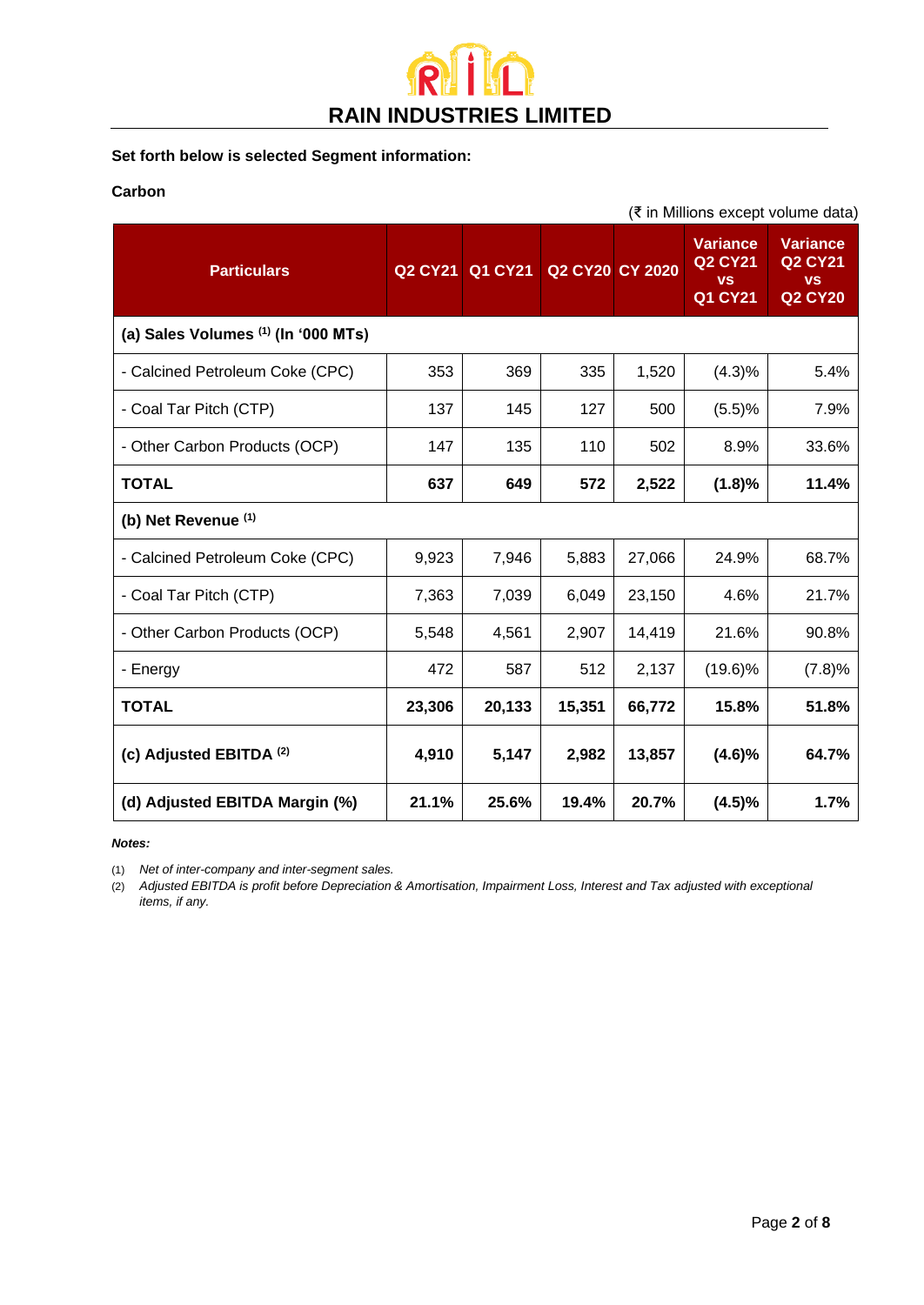### i in **P RAIN INDUSTRIES LIMITED**

#### **Advanced Materials**

| (₹ in Millions except volume data)  |                               |                   |                               |                   |                                                                            |                                                                  |
|-------------------------------------|-------------------------------|-------------------|-------------------------------|-------------------|----------------------------------------------------------------------------|------------------------------------------------------------------|
| <b>Particulars</b>                  | Q <sub>2</sub><br><b>CY21</b> | Q1<br><b>CY21</b> | Q <sub>2</sub><br><b>CY20</b> | <b>CY</b><br>2020 | <b>Variance</b><br>Q <sub>2</sub> CY <sub>21</sub><br><b>VS</b><br>Q1 CY21 | <b>Variance</b><br><b>Q2 CY21</b><br><b>VS</b><br><b>Q2 CY20</b> |
| (a) Sales Volumes (1) (In '000 MTs) |                               |                   |                               |                   |                                                                            |                                                                  |
| - Engineered Products               | 32                            | 13                | 24                            | 83                | 146.2%                                                                     | 33.3%                                                            |
| - Chemical Intermediates (3)        | 42                            | 41                | 51                            | 218               | 2.4%                                                                       | $(17.6)\%$                                                       |
| - Resins                            | 32                            | 26                | 22                            | 97                | 23.1%                                                                      | 45.5%                                                            |
| <b>TOTAL</b>                        | 106                           | 80                | 97                            | 398               | 32.5%                                                                      | 9.3%                                                             |
| (b) Net Revenue (1)                 |                               |                   |                               |                   |                                                                            |                                                                  |
| - Engineered Products               | 2,228                         | 1,179             | 1,642                         | 5,897             | 89.0%                                                                      | 35.7%                                                            |
| - Chemical Intermediates (3)        | 3,378                         | 2,533             | 2,053                         | 10,609            | 33.4%                                                                      | 64.5%                                                            |
| - Resins                            | 3,459                         | 2,716             | 2,318                         | 10,429            | 27.4%                                                                      | 49.2%                                                            |
| <b>TOTAL</b>                        | 9,065                         | 6,428             | 6,013                         | 26,935            | 41.0%                                                                      | 50.8%                                                            |
| (c) Adjusted EBITDA (2)             | 1,005                         | 613               | 984                           | 3,864             | 63.9%                                                                      | 2.1%                                                             |
| (d) Adjusted EBITDA Margin (%)      | 11.1%                         | 9.5%              | 16.4%                         | 14.3%             | 1.6%                                                                       | (5.3)%                                                           |

#### **Cement**

(₹ in Millions except volume data)

| <b>Particulars</b>                             | <b>Q2 CY21</b> | Q <sub>1</sub><br><b>CY21</b> | Q <sub>2</sub><br><b>CY20</b> | <b>CY</b><br>2020 | <b>Variance</b><br><b>Q2 CY21</b><br><b>VS</b><br>Q1 CY21 | Variance<br><b>Q2 CY21</b><br><b>VS</b><br><b>Q2 CY20</b> |
|------------------------------------------------|----------------|-------------------------------|-------------------------------|-------------------|-----------------------------------------------------------|-----------------------------------------------------------|
| (a) Sales Volumes <sup>(1)</sup> (In '000 MTs) | 804            | 756                           | 441                           | 2.241             | 6.3%                                                      | 82.3%                                                     |
| (b) Net Revenue                                | 3,852          | 3,339                         | 2,063                         | 10,255            | 15.4%                                                     | 86.7%                                                     |
| (c) Adjusted EBITDA <sup>(2)</sup>             | 948            | 591                           | 378                           | 2,171             | 60.4%                                                     | 150.8%                                                    |
| (d) Adjusted EBITDA Margin (%)                 | 24.6%          | 17.7%                         | 18.3%                         | 21.2%             | 6.9%                                                      | 6.3%                                                      |

#### *Notes:*

<sup>(1)</sup> *Net of inter-company and inter-segment sales.*

<sup>(2)</sup> *Adjusted EBITDA is profit before Depreciation & Amortisation, Impairment Loss, Interest and Tax adjusted with exceptional items, if any.*

<sup>(3)</sup> *With the divestment of Superplasticizers business, Naphthalene Derivates sub-segment got merged with Petro Chemical intermediates sub-segment and renamed as "Chemical Intermediates".*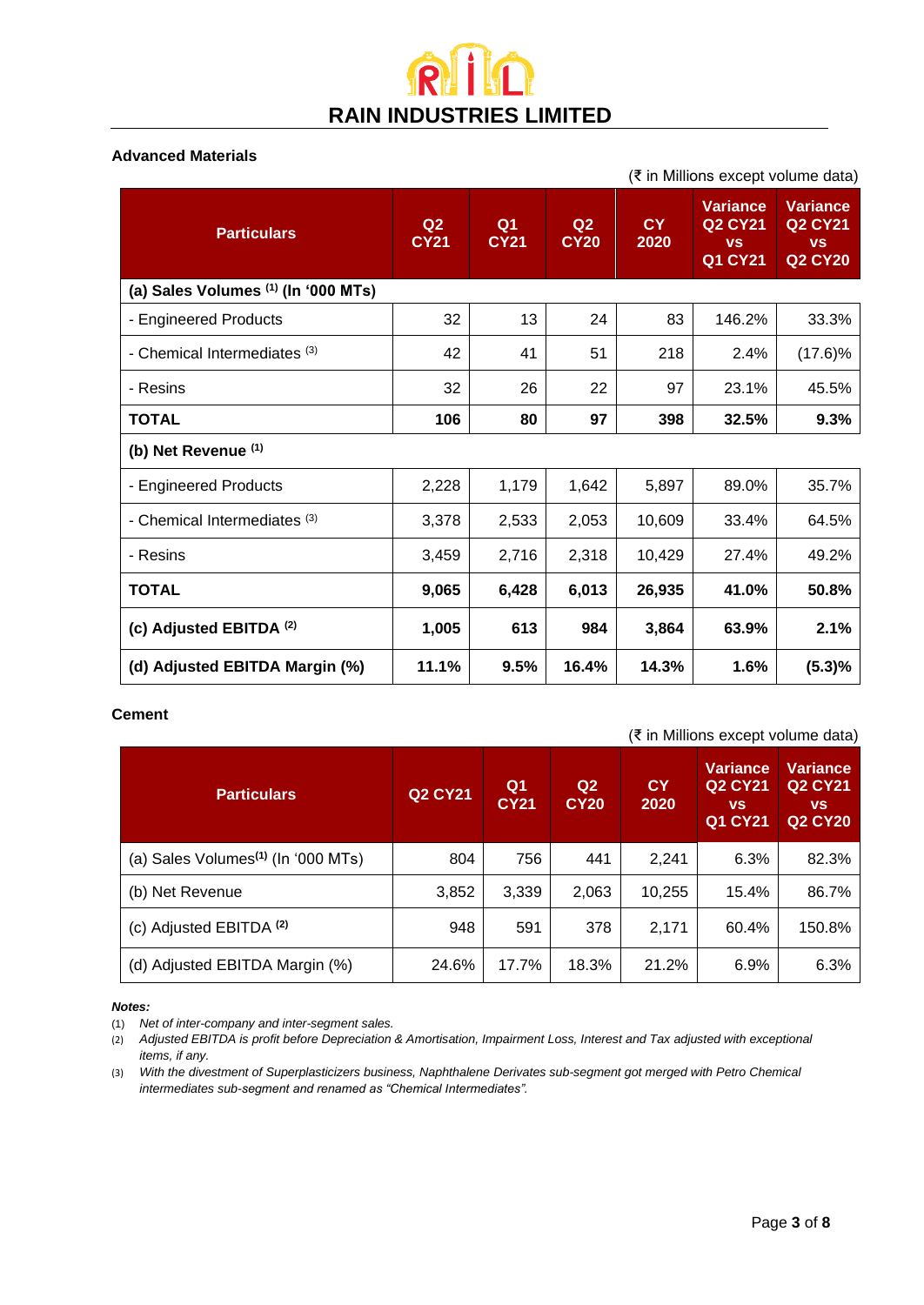

#### **Results of Operations**

#### **Quarter Ended June 30, 2021 Compared to Quarter Ended June 30, 2020**

- Net Revenue of ₹36.22 billion during Q2 CY21 was an increase of ~54.6% as compared to ₹23.43 billion during Q2 CY20.
	- Carbon sales volumes during Q2 CY21 were 637 thousand metric tonnes, an increase of 11.4% as compared to 572 thousand metric tonnes in Q2 CY20. The increase in volumes was primarily driven by increased demand from traditional customers offset with a one-off shipment to a nontraditional market in prior-year quarter. Further, the average blended realisation increased by ~36.3% driven by changes in demand and supply mix and higher market quotations. There was an appreciation of EURO against Indian Rupee by ~6.5% and depreciation of USD against Indian Rupee by ~2.8% respectively. Overall, due to the aforesaid reasons, revenue from Carbon segment increased by ~51.8% in Q2 CY21, as compared to Q2 CY20.
	- $\circ$  Advanced Materials sales volumes during Q2 CY21 were 106 thousand metric tonnes, an increase of 9.3% as compared to 97 thousand metric tonnes in Q2 CY20. The increase in volumes was primarily driven by improved performance of the units and increased demand from steel and lithium-ion battery customers. During Q2 CY21, the average blended realisation increased by ~38.0% primarily due to changes in the oil-related prices and an appreciation of EURO against Indian Rupee by ~6.5%. Due to the aforesaid reasons, revenue from Advanced Materials segment increased by ~50.8% during Q2 CY21, as compared to Q2 CY20.
	- o Cement revenue increased by 86.7% during Q2 CY21, as compared to Q2 CY20 due to an increase in volumes by 82.3% along with an increase in realisations by 2.4%. The volumes during Q2 CY20 were lower on account of shutdown of plants in April and May 2020 due to COVID-19.
- During Q2 CY21, Adjusted EBITDA was ₹6,863 million, an increase of ₹2,519 million as compared to Adjusted EBITDA of ₹4,344 million achieved during Q2 CY20.
	- o Carbon segment Adjusted EBITDA increased by ₹1,928 million as compared to Q2 CY20, due to improved volumes and pricing for certain products coupled with cost discipline and appreciation of EURO against Indian Rupee.
	- o Advanced Materials segment Adjusted EBITDA increased by ₹21 million due to improved volumes and realisations as well as appreciation of EURO against Indian Rupee, offsetting the decrease due to divestment of superplasticizers business, coupled with incremental operating costs of new HHCR plant in Germany.
	- o Cement segment Adjusted EBITDA increased by ₹570 million due to increase in volumes and margins.

| <b>Particulars</b>                                                   | ₹ in Millions |
|----------------------------------------------------------------------|---------------|
| A. Reported EBITDA                                                   | 6.779         |
| B. Adjustments/exceptional items:                                    |               |
| Repair and other costs incurred on account of hurricane<br>$\bullet$ | 113           |
| Expenses towards strategic projects and other non-recurring items    | 74            |
| Gain on divestment of superplasticizer business                      | (40)          |
| Reversal of reorganization costs accruals<br>$\bullet$               | (63)          |
| C. Adjusted EBITDA $(A + B)$                                         | 6.863         |

• Reconciliation of Reported EBITDA and Adjusted EBITDA for Q2 CY21 is as follows: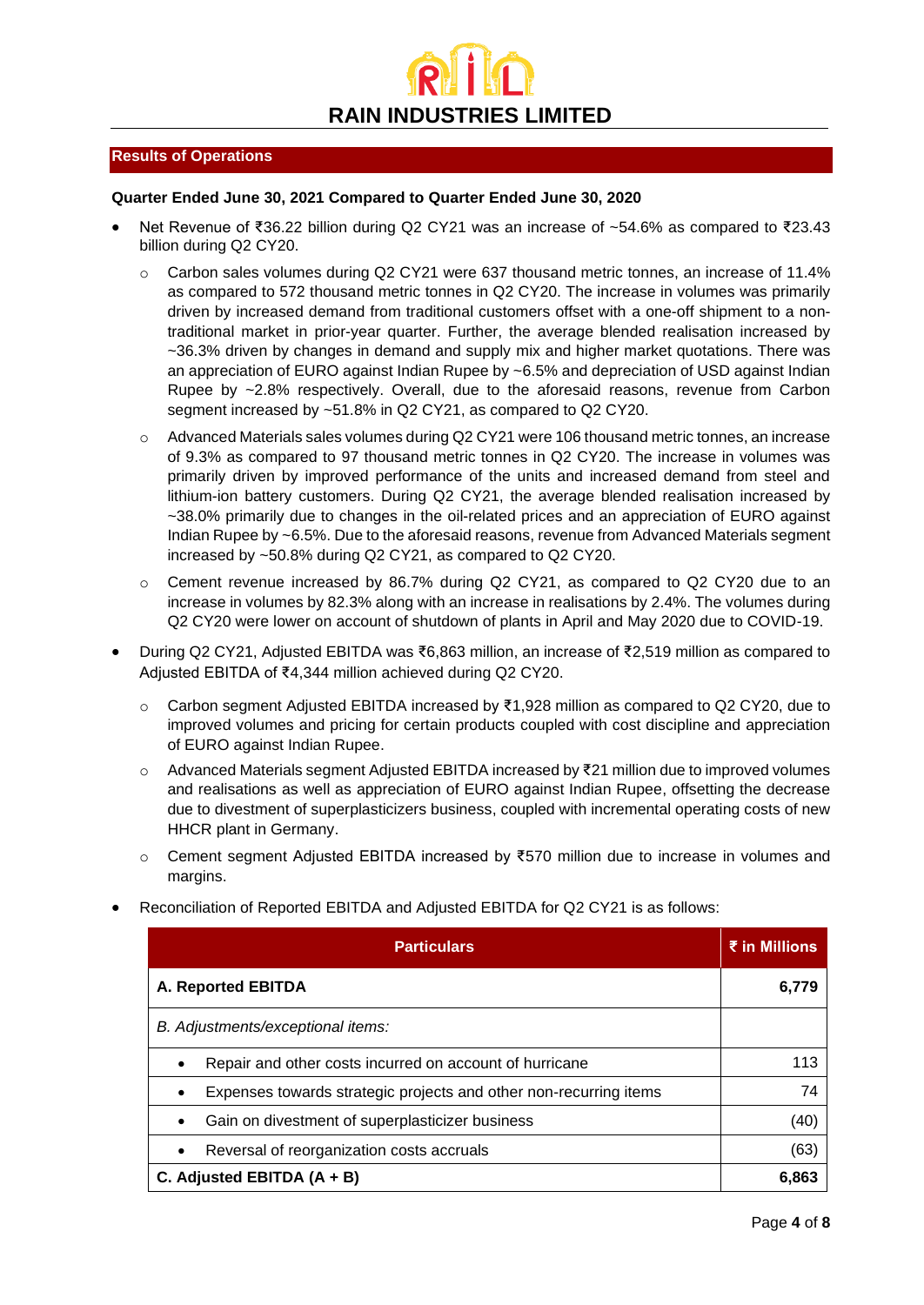

- Finance costs of ₹1.22 billion during Q2 CY21, as compared to finance costs of ₹1.24 billion during Q2 CY20.
- The Company recorded an income tax expense of ₹0.98 billion for Q2 CY21 as compared to ₹0.32 billion for Q2 CY20. The effective tax rate for the quarter is in line with the group tax rates at various geographies.
- The Adjusted Profit After Tax during Q2 CY21 was ₹2.42 billion as compared to Adjusted Profit After Tax of ₹0.82 billion during Q2 CY20.
- The Company achieved an Adjusted Earnings per Share of ₹7.18 during Q2 CY21 as compared to Adjusted Earnings per Share of ₹2.44 during Q2 CY20.
- Reconciliation of Reported Profit After Tax and Adjusted Profit After Tax for Q2 CY21 is as follows:

| <b>Particulars</b>                                                | ₹ in Millions |
|-------------------------------------------------------------------|---------------|
| A. Reported Profit After Tax                                      | 2,353         |
| B. Adjustments/Exceptional items:                                 |               |
| Repair and other costs incurred on account of hurricane           | 113           |
| Expenses towards strategic projects and other non-recurring items | 74            |
| Gain on divestment of superplasticizer business                   | (40)          |
| Reversal of reorganization costs accruals                         | (63)          |
| Tax impact on above adjustments                                   | (21)          |
| C. Adjusted Profit After Tax $(A + B)$                            | 2.416         |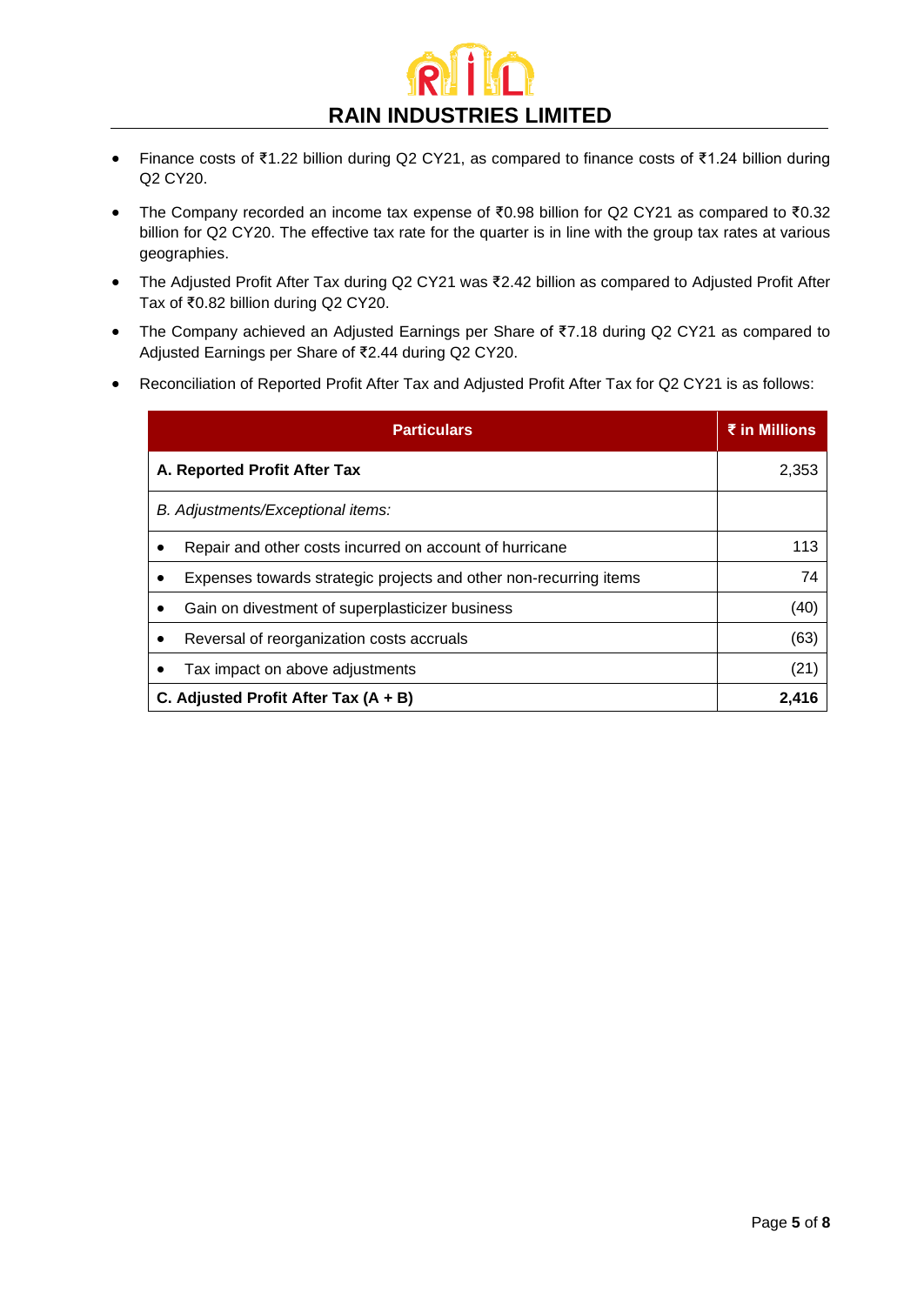## **RAIN INDUSTRIES LIMITED**

#### **Debt Summary**

As at June 30, 2021, the Company had a Gross Debt of US\$ 1,141 million (including Working Capital and other Debt of US\$ 25 million), Cash and cash equivalents of US\$ 213 million (including restricted cash), Unamortised Deferred Finance Cost of US\$ 10 million and Net Debt of US\$ 918 million.

(US\$ **(1)** in Millions)

| <b>Particulars</b>                                          | As on<br><b>Jun. 30,</b><br>2021 | As on<br>Dec. 31,<br>2020 | <b>Repayment Terms</b>                                 |
|-------------------------------------------------------------|----------------------------------|---------------------------|--------------------------------------------------------|
| 7.25% USD-denominated Senior<br><b>Secured Notes</b>        | 546                              | 550                       | Matures in April 2025                                  |
| Euro-denominated Senior Secured<br>Term Loan <sup>(2)</sup> | 464                              | 479                       | Matures in January 2025                                |
| Senior Bank Debt                                            | 34                               | 39                        | Floating Rate - Instalments up to<br><b>March 2022</b> |
| <b>Sales Tax Deferment</b>                                  | 6                                | $\overline{7}$            | Interest Free - Instalments up to<br>2025              |
| <b>Finance Lease Liability</b>                              | 66                               | 72                        | Fixed Rates - Finance leases                           |
| <b>Gross Term Debt</b>                                      | 1,116                            | 1,147                     |                                                        |
| Add: Working Capital and other Debt                         | 25                               | 77                        |                                                        |
| Less: Deferred Finance Cost                                 | 10                               | 12                        |                                                        |
| <b>Total Debt</b>                                           | 1,131                            | 1,212                     |                                                        |
| Less: Cash and cash equivalents (3)                         | 213                              | 280                       |                                                        |
| <b>Net Debt</b>                                             | 918                              | 932                       |                                                        |

*(1) As major part of the Debt is denominated in US Dollars, the Debt of the Company is presented in US Dollars.*

*(2) Debt of €390 million converted at EURO/USD rates of 1.19 and 1.23 as at Jun. 30, 2021 and Dec. 31, 2020 respectively.*

*(3) Includes inter-corporate deposits with financial institutions (HDFC).*

During the six-month period ended June 30, 2021, the Company incurred capital expenditures of US\$ 33 million, including expansion CAPEX for the hydrogenated hydrocarbon resins project in Castrop-Rauxel, Germany, vertical-shaft kiln project in Vizag, India, anhydrous carbon pellet project in USA and other maintenance projects across all locations.

With the existing Cash and cash equivalents and undrawn working-capital loan facilities, the Company is well placed to fund CAPEX projects and meet debt-servicing obligations in the near-term. The major debt repayments are scheduled to start in January 2025.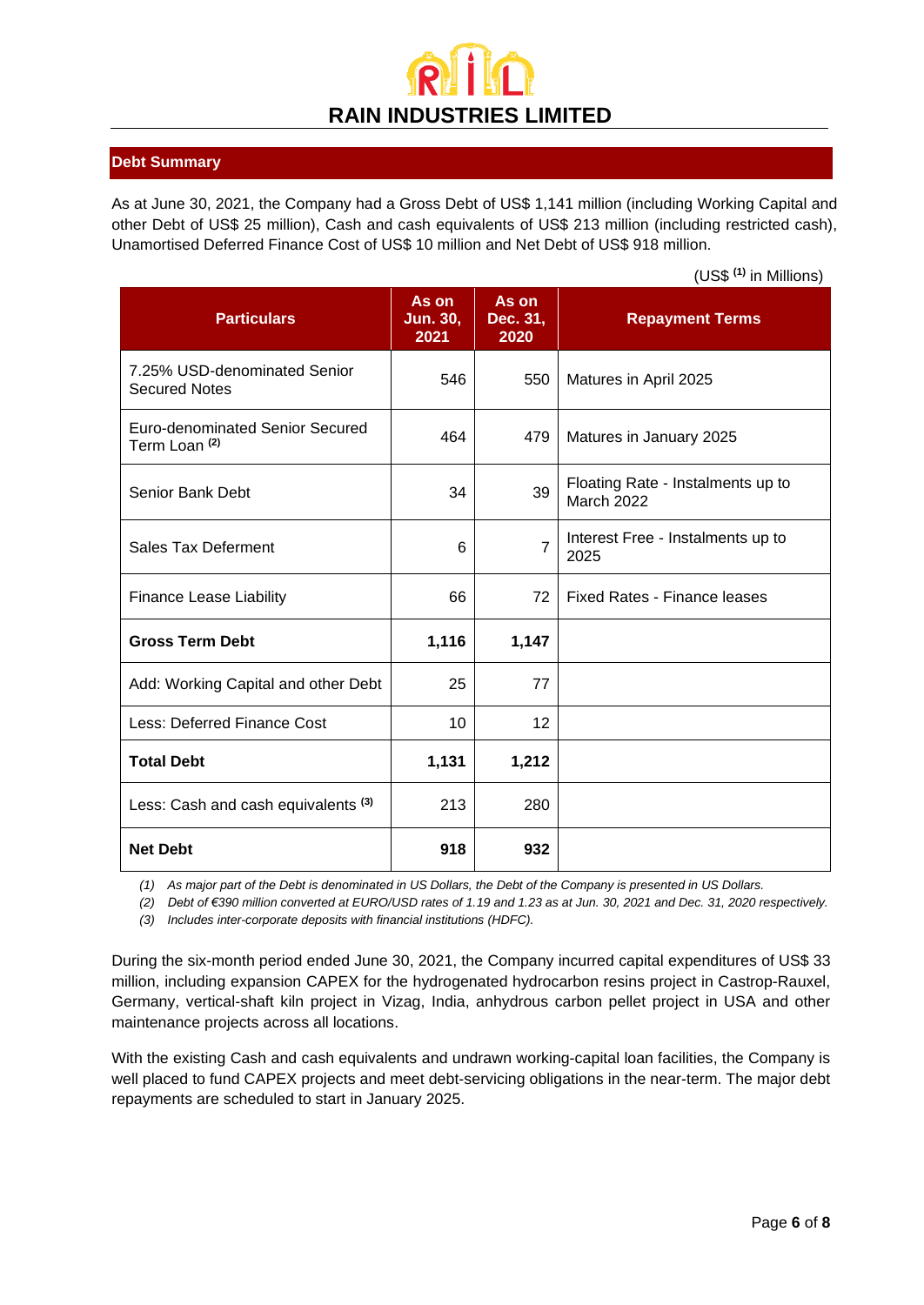

#### **Foreign Exchange Rates**

The Company has used the below-mentioned average and closing exchange rates for conversion of foreign entities' financial statements included in the Consolidated Statement of Profit and Loss, and Consolidated Balance Sheet items, respectively.

| <b>Average Rate of</b><br><b>Exchange</b> | <b>Q2 CY21</b> | <b>Q1 CY21</b> | <b>Q2 CY20</b> | <b>CY 2020</b> | <b>Variance</b><br><b>Q2 CY21</b><br><b>VS</b><br><b>Q1 CY21</b> | <b>Variance</b><br><b>Q2 CY21</b><br><b>VS</b><br><b>Q2 CY20</b> |
|-------------------------------------------|----------------|----------------|----------------|----------------|------------------------------------------------------------------|------------------------------------------------------------------|
| Indian Rupee / US Dollar                  | 73.77          | 72.89          | 75.88          | 74.10          | (1.2)%                                                           | 2.8%                                                             |
| Indian Rupee / Euro                       | 88.93          | 87.93          | 83.49          | 84.57          | (1.1)%                                                           | (6.5)%                                                           |
| Russian Ruble / US Dollar                 | 74.23          | 74.42          | 72.42          | 72.34          | 0.3%                                                             | (2.5)%                                                           |
| Canadian Dollar / Euro                    | 1.48           | 1.53           | 1.53           | 1.53           | 3.3%                                                             | 3.3%                                                             |

| <b>Closing Rate of</b><br><b>Exchange</b> | <b>Q2 CY21</b> | Q1 CY21 | <b>Q2 CY20</b> | <b>CY 2020</b> | <b>Variance</b><br><b>Q2 CY21</b><br><b>VS</b><br><b>Q1 CY21</b> | <b>Variance</b><br><b>Q2 CY21</b><br><b>VS</b><br><b>Q2 CY20</b> |
|-------------------------------------------|----------------|---------|----------------|----------------|------------------------------------------------------------------|------------------------------------------------------------------|
| Indian Rupee / US Dollar                  | 74.35          | 73.50   | 75.53          | 73.05          | $(1.2)\%$                                                        | 1.6%                                                             |
| Indian Rupee / Euro                       | 88.50          | 86.10   | 84.67          | 89.79          | (2.8)%                                                           | (4.5)%                                                           |
| Russian Ruble / US Dollar                 | 73.02          | 75.32   | 71.11          | 74.54          | 3.1%                                                             | (2.7)%                                                           |
| Canadian Dollar / Euro                    | 1.47           | 1.48    | 1.53           | 1.56           | 0.7%                                                             | 3.9%                                                             |